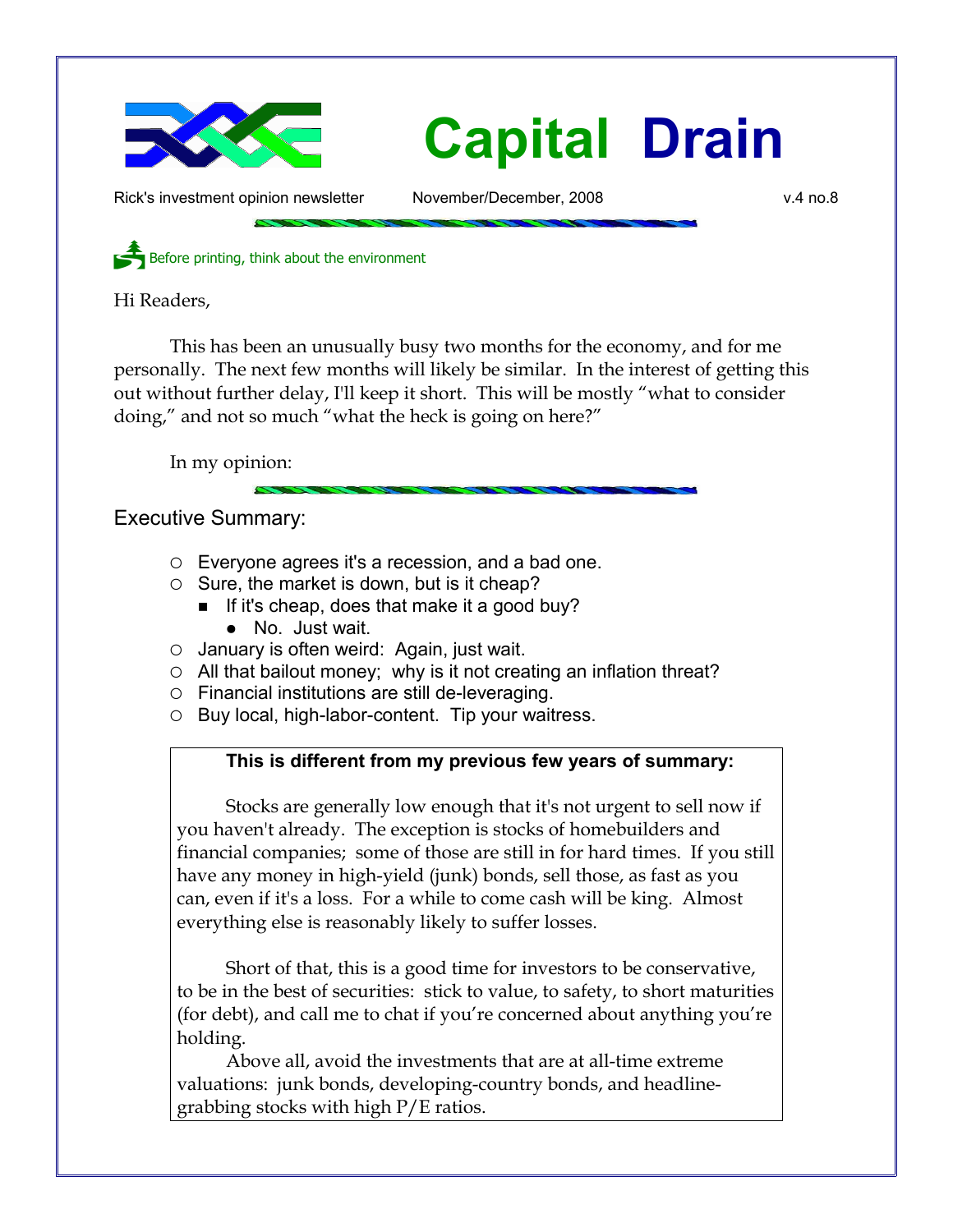The Details:

It's "a recession with adjectives," Martin Feldstein, a member of the NBER group that announced the downturn, said in a Bloomberg Television interview yesterday [Dec. 9, 2008]. "A deep recession, a long recession, a damaging recession."[1](#page-1-0)

As I suspected last January<sup>[2](#page-1-1)</sup>, the recession started a year ago, in December. The big tax-rebate stimulus package did a good job of boosting buying during the Spring, but the effect wore off very quickly. The Fall quarter-- the run-up to Christmas, a boom time for retailers-- is very slow, so the coming quarter-end will be the worst one

# A Long Tab

All figures

The government has committed trillions of dollars through a wide range of rescue programs to shore up the economy. Below, the costs of some key programs and the dates they were announced.

| in billions |           | <b>NAME</b>                                                                                     | <b>DETAILS</b>                                                                                                        |
|-------------|-----------|-------------------------------------------------------------------------------------------------|-----------------------------------------------------------------------------------------------------------------------|
|             |           | Asset-backed<br>Commercial<br>Paper Money<br>Market Mutual<br><b>Fund Liquidity</b><br>Facility | Some asset-backed<br>commercial paper is<br>guaranteed by the<br>government                                           |
|             | No limit  | Temporary<br>Guarantee<br>Program for<br>Money Market<br>Funds                                  | Provides coverage to<br>shareholders up to the<br>amounts they held in<br>participating money<br>funds as of Sept. 19 |
|             | specified | <b>FDIC Guarantee</b>                                                                           | Increased deposit<br>insurance to \$250,000<br>until end-2009                                                         |
|             |           | Up to \$350                                                                                     | Oct. 14                                                                                                               |
| Guaranteed  |           | Temporary<br>Liquidity<br>Guarantee<br>Program                                                  | FDIC guarantees<br>bank-issued debt                                                                                   |
|             |           |                                                                                                 | So far \$5 billion worth<br>has been sold by<br>Goldman Sachs.                                                        |

yet. [3](#page-1-2)

> You may have read that Warren Buffet has started buying stocks. Does that mean you should? I don't think so.

> Buffet isn't like you and me. He's one of the world's best stock pickers; note that he only bought shares in a few select companies, not the whole market. Also, he has a lot of cash, so he can get good deals. Finally, he wouldn't miss a meal, and his grandkids would still go to college, even if these latest investments completely go bust.

> Some surprising companies have already fallen: K-B Toys, a toymaker, filed for liquidation before Christmas. Pilgrim's Pride, a chicken farmer, filed Dec. 1. Eight more banks have been taken over by the FDIC since I last wrote, totaling 25 this year.

> The stock markets are way down, and they may even be cheap. That does not mean they're a good deal that you should jump on. There is plenty of bad news yet to come, and no confident prediction of when the economy will bottom, so the markets

<span id="page-1-0"></span><sup>1</sup> Shobhana Chandra and Andy Burt, "Worsening Spending Slump Paces 'Scary' U.S. Recession," Bloomberg L.P., 10 Dec 2008 <http://www.bloomberg.com/apps/news? pid=20601103&sid=ado8P..GCtC4&refer=us>.

<span id="page-1-1"></span><sup>2</sup> http://www.longspliceinvest.com/CapDrain/CapDrain\_v4n1.pdf , page 3

<span id="page-1-2"></span><sup>3</sup> Jon Hilsenrath and Deborah Solomon, "Mortgage Rates Fall as U.S. Expands Rescue," The Wall Street Journal, 26 Nov 2008, <http://online.wsj.com/article/SB122761978389056335.html>.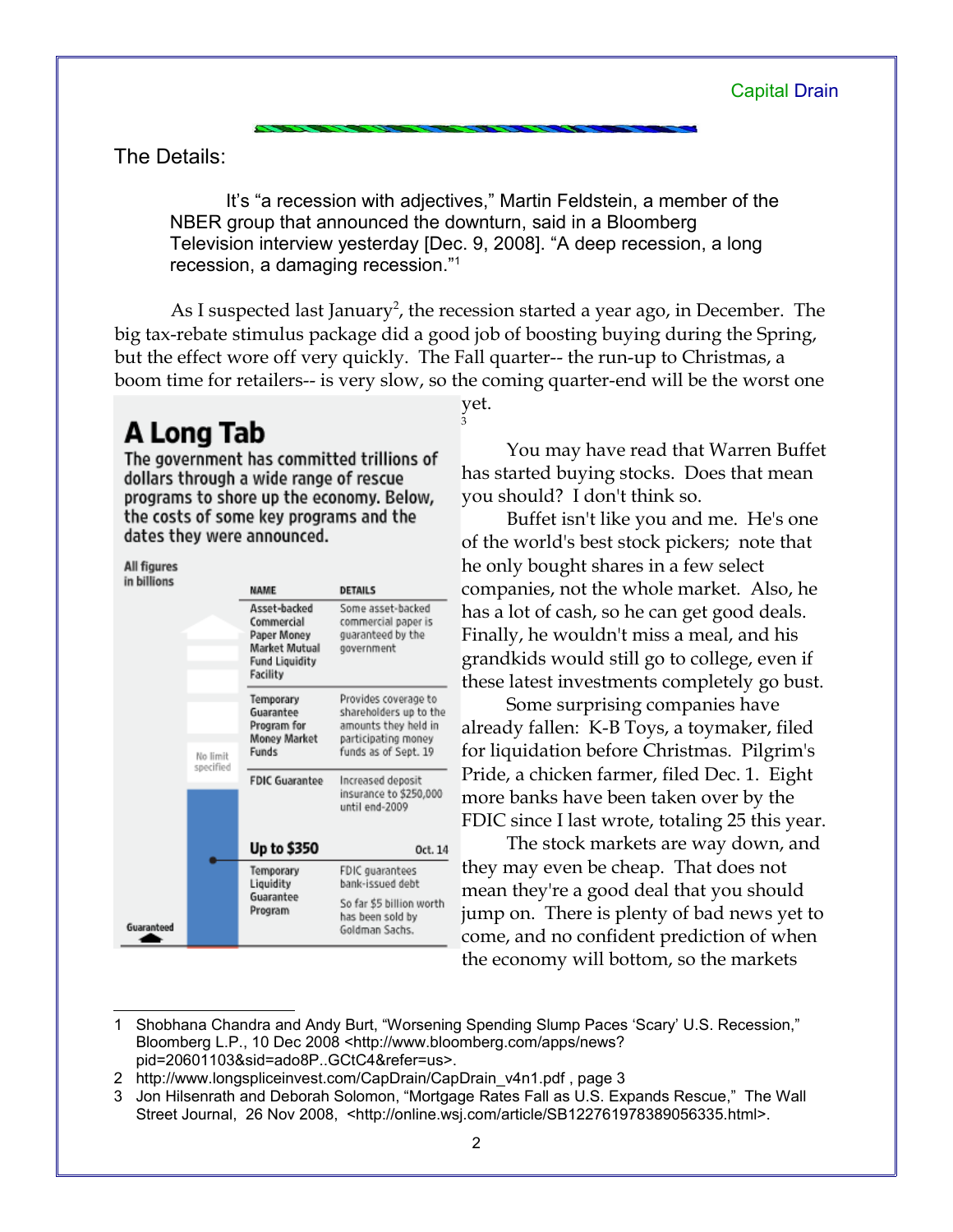\$700 September Originally intended to **Troubled Asset** Relief Program buy troubled (TARP) mortgage-hacked assets, it's now used to inject capital into financial institutions AIG, Citigroup, Bank of Andy exignedy, bank of<br>America, Wells Fargo,<br>Morgan Stanley, Goldman, etc. Estimatos of other big-budget events, in inflationadjusted dollars: \$1,300 est. Oct. 7 Fed buys commercial Commercial paper, essentially Paper Funding Facility providing loans to U.S. companies General Electric, GMAC and Ford Motor Credit are among the companies that have used it. \$540 Oct. 21 Program to buy<br>short-term debt like Money Market **Investor Funding** Facility commercial paper. certificates of deposit or bank notes from money market funds \$200 Nov. 25 New facility to lend Term Asset-backed money so that private investors can buy Securities Loan Facility securitized loans—initially limited<br>to auto loans, credit-card loans. student loans or Korean<br>War small-business loans Launching by \$454 February 2009 \$600 **S&L** Government purchases<br>of mortgage-backed Government  $\frac{1}{2}$ crisis Sponsored Entities securities backed by GSEs such as Freddie<br>Mac and Fannie Mae Purchase Louisiana Purchase Program and GSE debt \$217 Launching by Marshall<br>Plan February 2009 \$115 Sources: Federal Reserve, Treasury Department, FDIC;<br>Bianco Research (historical comparisons)

Committed

could keep falling. Just wait. As I said before, don't do any buying until there is some actual good news.

Further, the year-end is a weird time for stock prices. Portfolio managers everywhere pretty-up their reported portfolios by selling their dog investments (which have already fallen, so there's no benefit to the fund investor) and buying the miracle Teflon stocks that have done well (already). Also, in January there's a lot of re-positioning, and a LOT of wishful thinking. As you saw at the end of this past January, a faithbased rally can fall apart pretty quickly when the news stays bad. Just wait; the time for buying will come. There is no advantage to being too early.

All those big numbers down the left side of the pages have been a summary of the money thrown into the battle to save the financial system from collapse. So far, no collapse. That's nice.

But what about the arguments we've heard for years about the inflationary danger of the Fed creating money too fast? Isn't the Big Bailout a massive creation of money?

First of all, what actually causes inflation is too much money chasing too few goods. For there to be too much money chasing, you need three things together:

- 1. Increasing money supply. (Yes, we have this.)
- 2. Banks willing to lend money. (No.)

3. Consumers willing to spend money. (No.)

All the money the Fed has "given away" these past few months has actually been lent. As it gets paid back, the new money will be un-created. As long as the Fed can decrease factor #1 to balance the eventual increases in factors #2 and #3, then inflation is not likely.

For the moment, consumers are beginning to rediscover frugality, and banks are beginning to rediscover prudence.

Consumers, and all the manufacturers, wholesalers, Nov. 25 retailers, etc., who are intermediate consumers of raw materials and shipping, have cut back their spending quite a bit. Even as the price of gas has fallen, the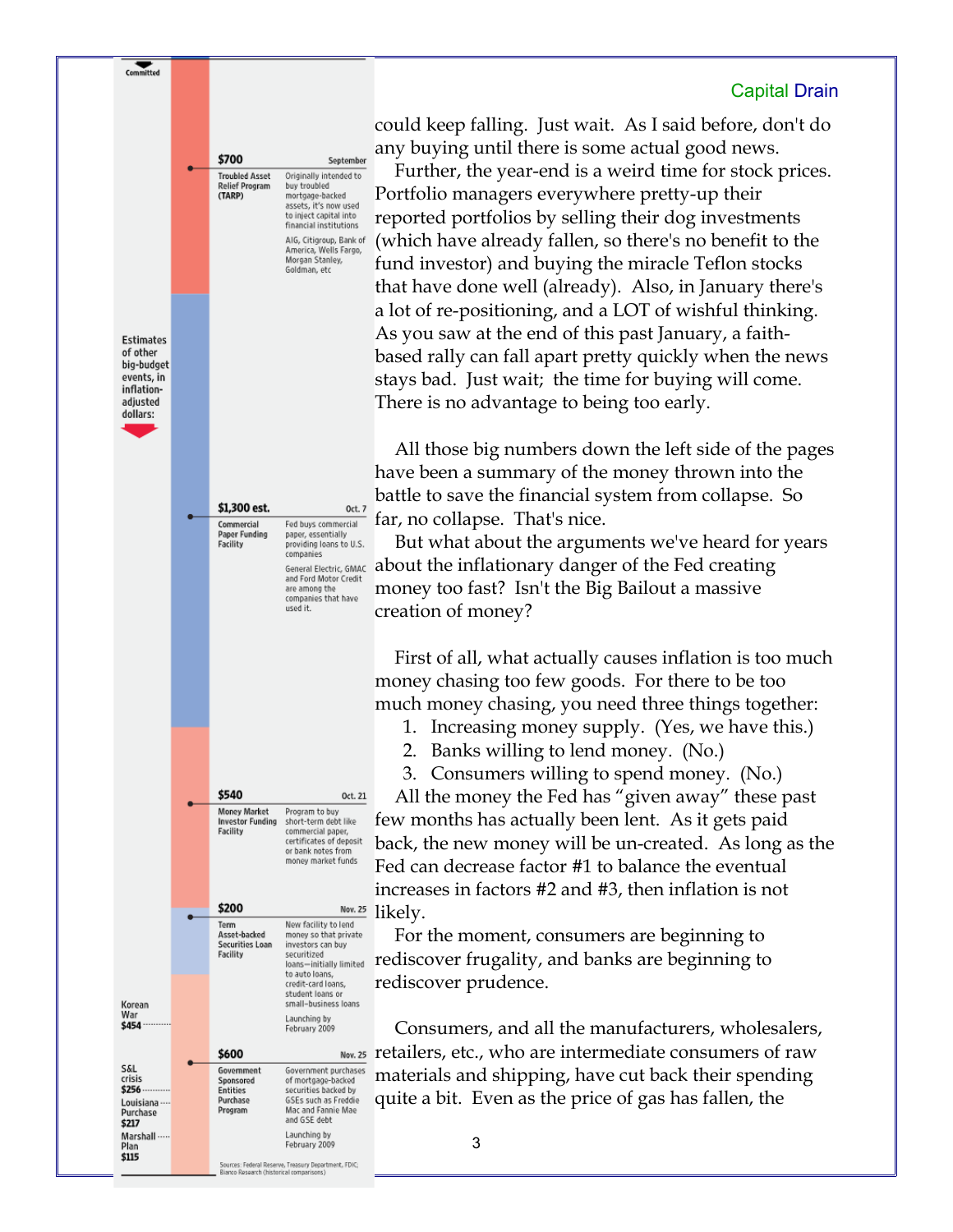quantity of gas being used has stayed low. As that ripples through the economy, inflation is clearly falling, at least for the now. We'll see how far it falls before consumption and inflation begin rising again.



## **CPI-U with Average Food & Energy**

Meanwhile, banks are not only not lending more, they're doing everything they can to lend less. That's because everything they lend is borrowed from somewhere else; they make their money by borrowing cheap and lending at higher rates. Borrowing cheap is much harder today than it was a few years ago. Thus, banks are de-leveraging: they're getting repaid as quickly as they can, so that they can repay what they borrowed. New lending is a secondary priority at best.

"If you mark to market today, the banking system is bankrupt," [David] Tobin said. "So what do you do? You try to keep it going as best you can."[4](#page-3-0)

In the midst of all this, what can you do? First, don't be part of the problem. Get back to the financial basics: Pay off your credit cards; fully fund your 401-k; save a little for a rainy day; don't invest in risky high-flying fad stocks.

What else? I know it sounds tacky, like when we were told to go shopping after 9/11, but what a recessionary economy needs is spending. Responsible spending, to be sure, but spending. If you have a secure job, and you have some money to spare, the small businesses in your community need you. Local, high-labor-content spending is most effective. It's a great time, for example, to have some painting or repairs done around the house, or restore some order to the shrubs taking over the yard.

Above all, this is not the time to be cheap with the people who have a lot less than you do. Tip your waitress.

<span id="page-3-0"></span>Mark Pittman and Bob Ivry, "U.S. Pledges Top \$7.7 Trillion to Ease Frozen Credit," Bloomberg.com, 24 Nov 2008 <http://www.bloomberg.com/apps/news?pid=newsarchive&sid=a5PxZ0NcDI4o>.